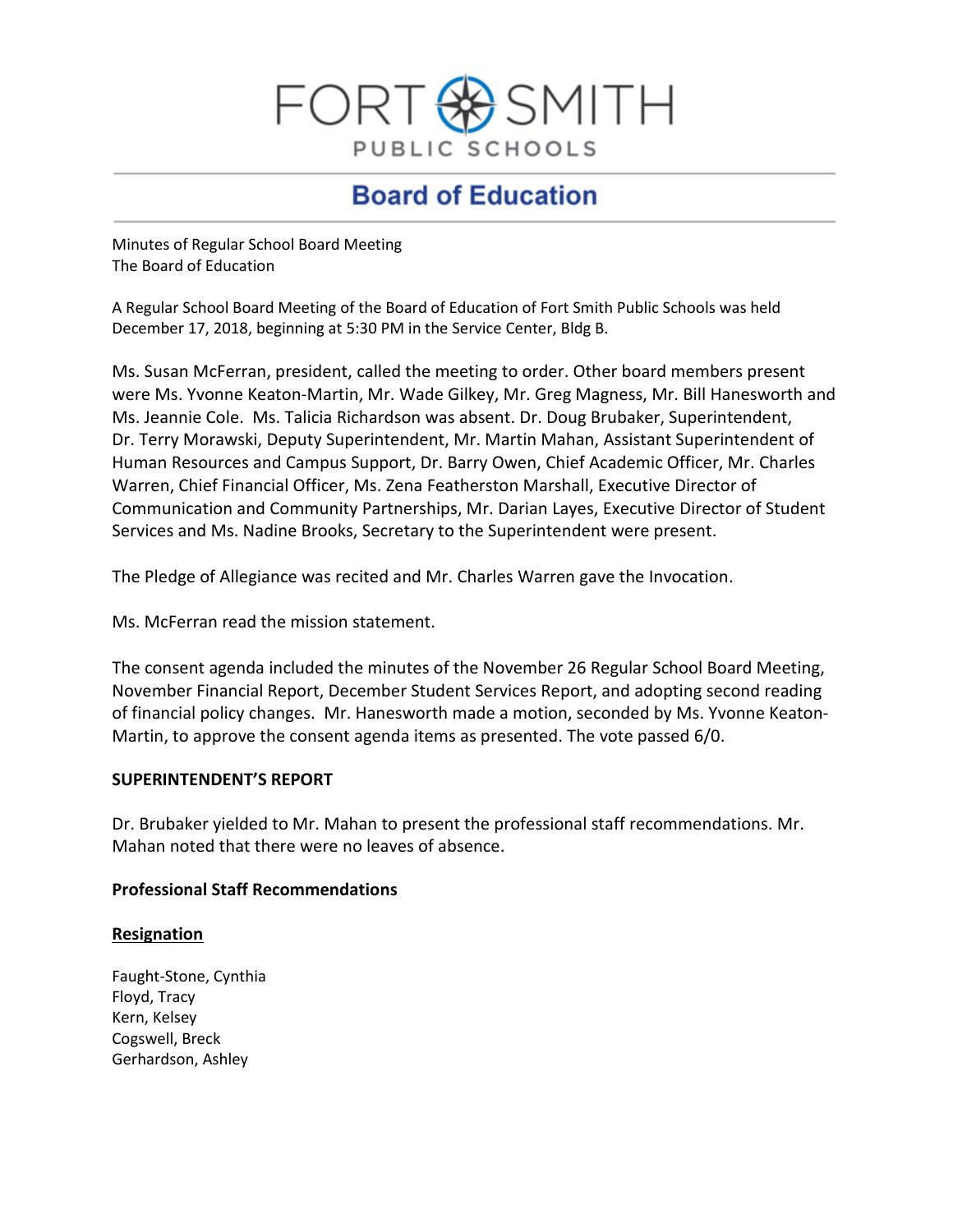Board of Education Minutes December 17, 2019 Page 2

#### **Retirement**

No retirements

Ms. Yvonne Keaton-Martin made a motion, seconded by Mr. Greg Magness, to accept the resignations as presented. The vote passed 6/0.

## **Recommendations for Employment**

Palmer, Precious Kupers, Sherry Haley, Emily Taylor, Kylie Harper, Audra

Ms. Jeannie Cole made a motion, seconded by Mr. Wade Gilkey, to approve the recommendations for employment as presented. The vote passed 6/0.

#### **Recognitions**

Steven Hughes, Director of the Southside High School Orchestra was recognized for being named one of 50 Directors Who Make a Difference by the School Band and Orchestra Magazine. Directors are nominated and one is selected from each state. He joined Fort Smith Public Schools in 2007, recently making a decade of service in Fort Smith. He has served as Orchestra Director at both Northside and Southside High Schools and has assisted with instruction at all four FSPS junior high schools.

Star Awards: Brooklyn Baugh, kindergartener at Euper Lane Elementary, Caden Davis, third grader at Cook Elementary, Marely Diaz Fernandez, fourth-grader at Sutton Elementary, Anna Douangpanya, sixth-grader at Spradling Elementary, Byron Estrada, sixth-grader at Spradling Elementary. Ahmed Ghayas, sixth-grader at Woods Elementary School, Angela Monta, fourthgrader at Morrison Elementary School, Se'Dreah Morris, third-grader at Carnall Elementary School, and Teri'Yah Parker, kindergartener at Bonneville Elementary.

## **Vision 2023 Update**

Dr. Brubaker stated that along with the Vision 2023 Strategic Planning team meeting in October to review progress, December marks the one-year anniversary of the adoption of the Vision 2023 Strategic Plan. Ms. Marshall shared a video progress report compiled by the Communications Department.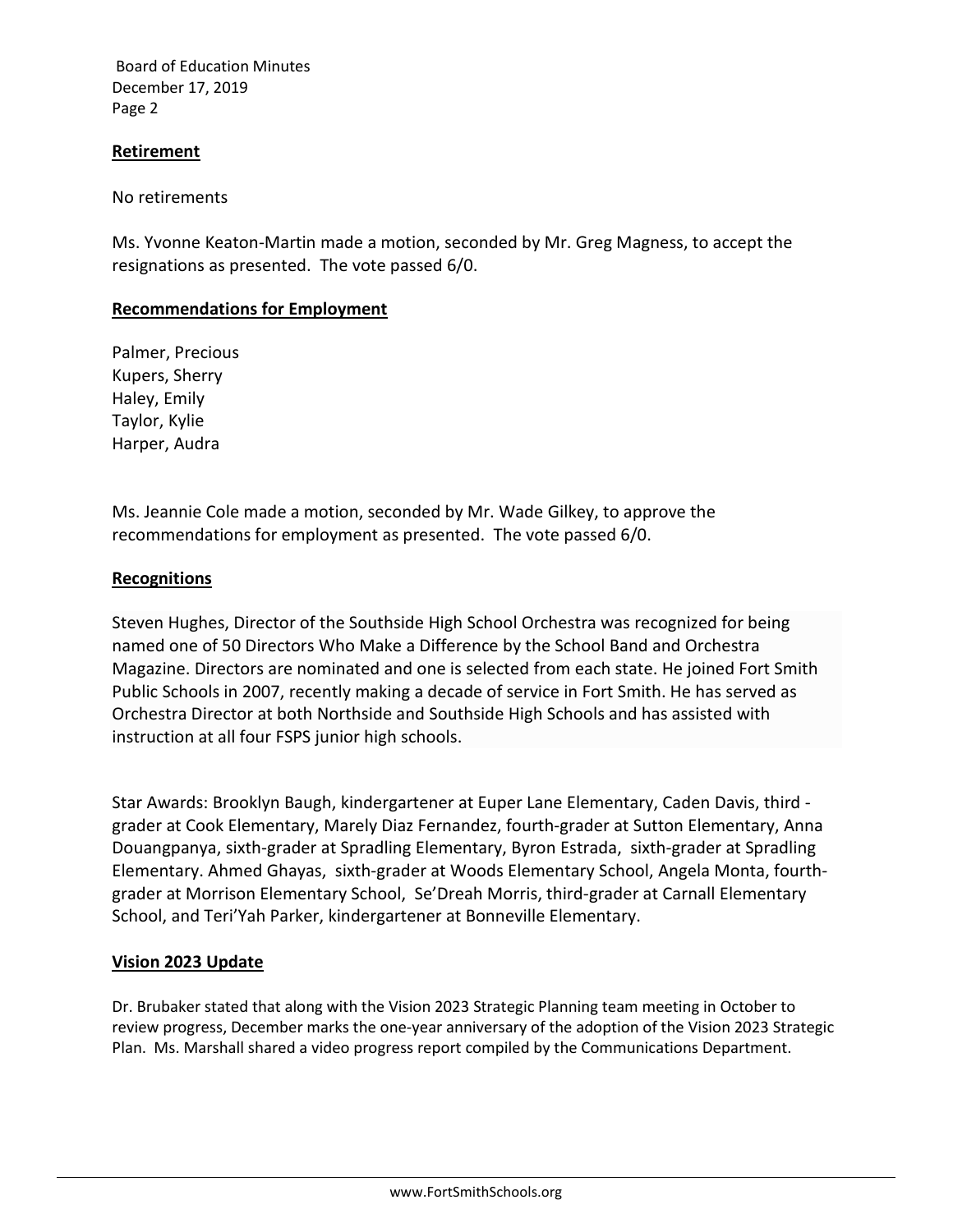Board of Education Minutes December 17, 2019 Page 3

#### **Review Current Bids and Proposals**

Mr. Warren presented information for two current bids and proposals for arbitrage accounting firm and technology operations review. He reported that this is an information item and no recommendation is required.

#### **CONSIDER ACCEPTING AUDIT REPORT**

Mr. Warren reported that In April, the Board approved the proposal from Przybysz & Associates, CPAs to prepare the audit report for the fiscal years ending June 30, 2018, June 30, 2019 and June 30, 2020. This is the first audit report released under that agreement. He reported that the Board also approved the move from a "GAAP/GASB audit" to a "regulatory audit". He added that the "regulatory audit" financial report more closely mirrors the internal financial statements prepared by the District. Mr. Lux of Przybysz & Associates presented the findings of the audit report noting that the district received an unmodified opinion, the highest type of opinion that is given to an audit identity.

Mr. Hanesworth made a motion, seconded by Ms. Cole, to accept the audit report for the year ending June 30, 2018 as prepared by Przybysz & Associates, CPAs.

## **CONSIDER ADOPTING THE 2019-2020 CALENDAR**

Dr. Morawski presented the calendar for the 2019-2020 school year. The major changes reflected on this year's calendar include: a full week holiday for Thanksgiving and the implementation of Alternative Methods of Instruction (AMI) Days for inclement weather. The District's waiver for the start date of school filed in 2017 is in the second year of a five-year approval. Other features of the calendar include:

- A start date of Tuesday, August 13 and a final student day of Thursday, May 28.
- 178 student days and two parent-teacher conference days.
- 193 teacher contract days including: four professional development days before the start of school, four professional development days embedded in the school year, and two professional development days independently scheduled by staff.
- A one day fall break on October 21.
- A full week holiday for Thanksgiving.
- A two-week Winter Break.
- Statewide Spring Break March 23-27, 2020.
- Holidays on Labor Day, Martin Luther King, Jr., Day, Good Friday, and Memorial Day.

Ms. Keaton-Martin made a motion, seconded by Ms. Cole, to adopt the 2019-2020 Calendar as presented. The vote passed 6/0.

#### **BOARD MEMBERS FORUM**

Ms. Keaton-Martin expressed disappointment in the audience's behavior at the November board meeting.